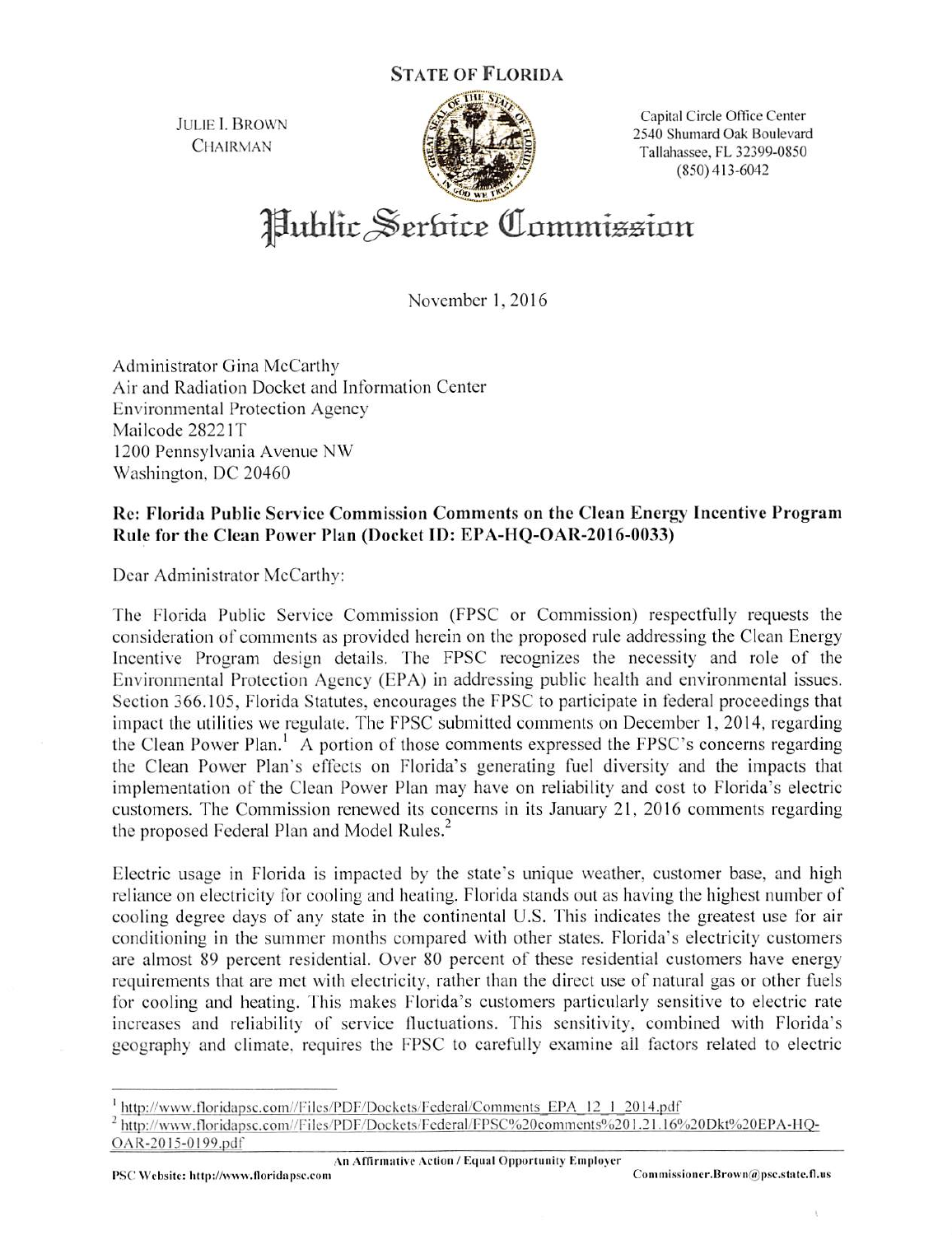Administrator Gina McCarthy Page 2 November 1,2016

generation and energy efficiency programs to ensure cost-effective, reliable electricity for all Floridians.

In 2015, Florida utilities had a net summer generating capacity of 58,421 MW.<sup>3</sup> Electric transmission capacity to import energy into peninsular Florida from other states is approximately 3,600 MW, some of which is already committed to the import of out-of-state generation to meet the state's current and future power needs. The Florida Legislature has enacted policies that establish electric generation fuel diversity as a consideration in the review of utility resource plans and in the approval of new generation, and has emphasized fuel diversity in policies that address renewable resources.<sup>4</sup> Currently, approximately 60 percent of the electric power in Florida is generated from natural gas.

Florida law requires the FPSC to determine the need for new generating facilities, and specifically to consider the need for electric system reliability and integrity. This process involves ensuring adequate electricity at a reasonable cost and assessing the need for fuel diversity and supply reliability.<sup>5</sup> It is important for Florida to maintain a diversified generation fuel source mix when seeking to comply with relevant  $CO<sub>2</sub>$  standards. This diversified fuel supply can enhance system reliability and significantly mitigate the effects of volatile fuel price fluctuations, extreme weather events, and unplanned plant outages. One of Florida's primary supply pipelines crosses the Gulf of Mexico and is subject to the risk of hurricanes, which adds to the concerns from diminished fuel diversity.

Florida law also gives the FPSC exclusive jurisdiction to implement the Florida Energy Efficiency and Conservation Act (FEECA).<sup>6</sup> FEECA emphasizes reducing the growth rates of weather-sensitive peak demand, electricity consumption, and consumption of expensive resources, such as petroleum fuels. Pursuant to FEECA, the FPSC has authority to adopt goals for increasing the efficiency of energy consumption and increasing the development of demandside renewable energy systems.<sup>7</sup> Importantly, in adopting these goals, the FPSC evaluates the full Florida-specific technical potential of all available demand-side conservation and efficiency measures, and takes into consideration the costs and benefits to participating customers and ratepayers as a whole, and the costs imposed by state and federal regulations on greenhouse gas emissions.® Once goals are established by the FPSC, the utilities must submit cost-effective demand-side management (DSM) plans, which contain the DSM programs designed to meet the approved goals. Among its powers, the FPSC may modify or deny demand-side management plans or programs that would have an undue rate impact from the costs passed on to customers.'

The Clean Energy Incentive Program is intended to promote energy efficiency in low income communities through the early issuance of allowances or emission rate credits. In the most recent

<sup>&#</sup>x27; Florida Reliability Coordinating Council (Regional Load and Resource Plan) (May 2016) p. S-7. http://www.floridapsc.com/Files/PDF/Utilities/Electricgas/TenYearSitePlans/2016/FRCC.pdf

Sections 186.801, 366.91, and 403.519, Florida Statutes.

 $<sup>5</sup>$  Section 403.519(3), Florida Statutes.</sup>

<sup>&#</sup>x27; Sections 366.80-366.82, Florida Statutes

<sup>&</sup>lt;sup>7</sup> Section 366.81, Florida Statutes

<sup>\*</sup> Section 366.82(3), Florida Statutes

<sup>&</sup>lt;sup>9</sup> Section 366.91(5) and (6), Florida Statutes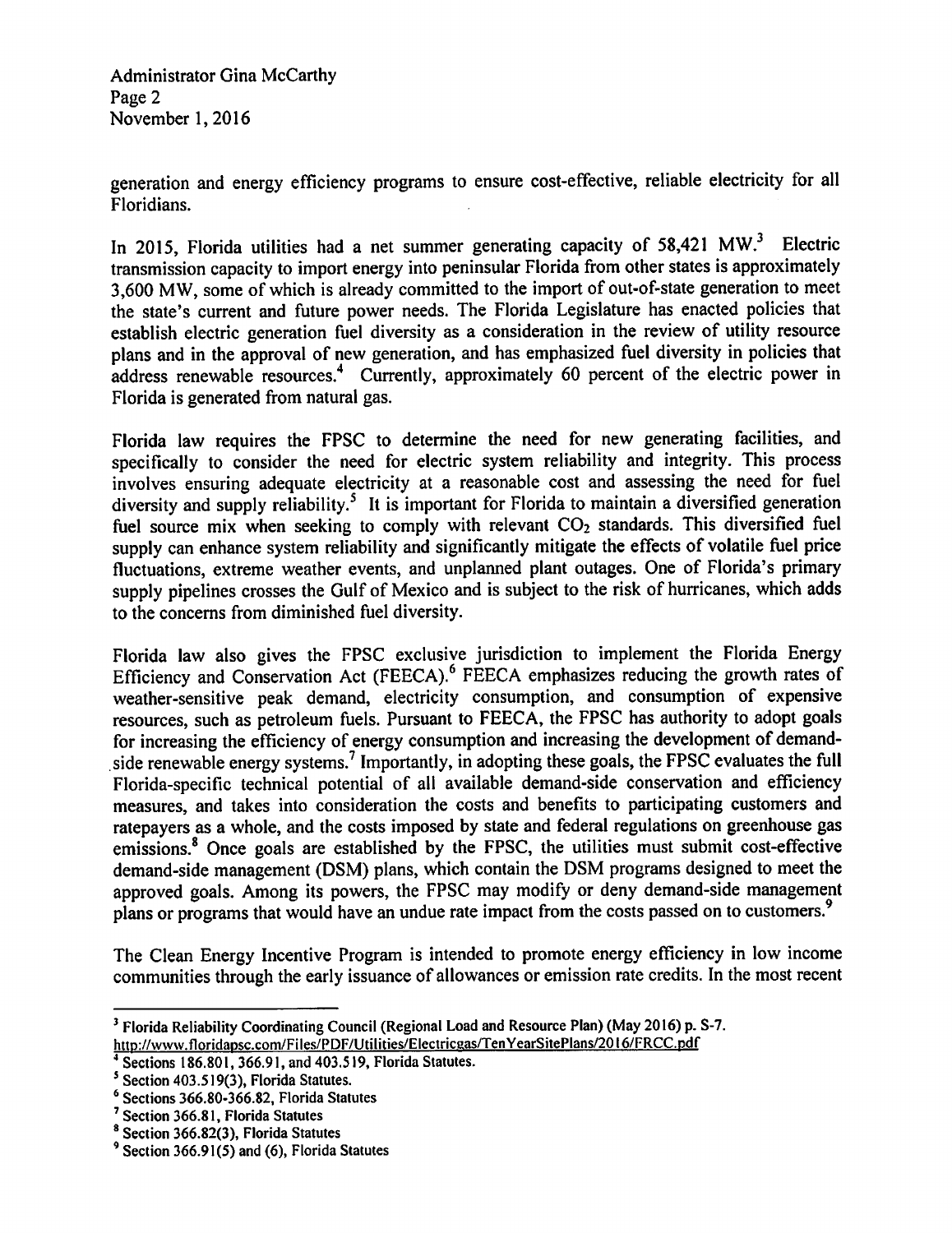Administrator Gina McCarthy Page 3 November 1,2016

FEECA DSM goal-setting proceeding, the Commission ordered the utilities to educate lowincome communities on energy efficiency opportunities.<sup>10</sup> Each utility presented programs within its DSM plan that addressed low-income conservation efforts. For each company, these programs mainly focused on efforts to provide weatherization opportunities to residential homes for purpose of conserving energy. In many cases, the utilities have established partnerships with government and non-profit agencies to develop programs that educate low-income customers on conservation and the financial benefits of using less energy.

The CEIP is also intended to promote renewable resources through early issuance of tradeable instruments. Though not opposed to the promotion of renewable energy, the FPSC is concerned about the impact of additional intermittent resources on service reliability requirements. Due to the state's unique characteristics described herein, Florida requires a robust, diverse, and dispatchable baseload generating fleet. However, many zero-carbon technologies that can be deployed in Florida are intermittent, non-dispatchable, non-baseload technologies. For example, in 2013, the monthly capacity factor for solar photovoltaics in the U.S. ranged from 13 to 22 percent.<sup>11</sup> Due to operational constraints from the availability of sunshine, there is no currently demonstrated baseload solar option. These low capacity factors mean that the requirement for reliable backup energy generation is not removed and each utility must continue to ensure it can economically fulfill its obligation to provide service (inclusive of the intermittent resources). Consequently, the need for existing power plants and transmission systems remains and reliability requirements may necessitate new natural gas fired facilities to address increased reliance on intermittent resources. $<sup>12</sup>$ </sup>

The FPSC continues to support the general principles for federal environmental regulations as established in the National Association of Regulatory Utility Commissioners' (NARUC) resolution, entitled "Resolution on Increased Flexibility with Regard to the EPA's Regulation of Greenhouse Gas Emissions from Existing Power Plants."<sup>13</sup> The resolution was approved by the Board of Directors of NARUC at its 2013 Annual Meeting in November 2013. NARUC resolved that "the guidelines should provide sufficiently flexible compliance pathways or meehanisms that recognize State and regional variations."

The FPSC takes no position on certain aspeets of the form and specificity of EPA's Clean Energy Incentive Program. However, EPA's rule should recognize that businesses involved in renewable energy projects will economically optimize the timing of projects and programs when clear performance requirements are expressed. Presently, there is uncertainty regarding the compliance timelines of the Clean Power Plan due to ongoing litigation. Since the Clean Energy Incentive Program is voluntary, EPA should allow all projects that commence construction after October 23, 2015, (publication date of the Clean Power Plan Rule) to qualify for inclusion in the Clean Energy Incentive Program. This flexibility promotes smooth phasing into commercial

<sup>&</sup>lt;sup>10</sup> Order No. PSC-14-0696-FOF-EU, Docket Nos. 130199-EI through 130205-EI, In re: Commission review of

numeric conservation goals, issued December 16, 2014.<br><sup>11</sup> U.S. Energy Information Agency, Electric Power Monthly (February 2014), Table 6.7.B.

<sup>&</sup>lt;sup>12</sup> http://www.brattle.com/system/publications/pdfs/000/005/060/original/Solar Energy Support in Germany -A Closer Look.pdf?1406753962

<sup>&</sup>lt;sup>13</sup> http://pubs.naruc.org/pub/53A0C721-2354-D714-5119-A6E9EFD6F5BE